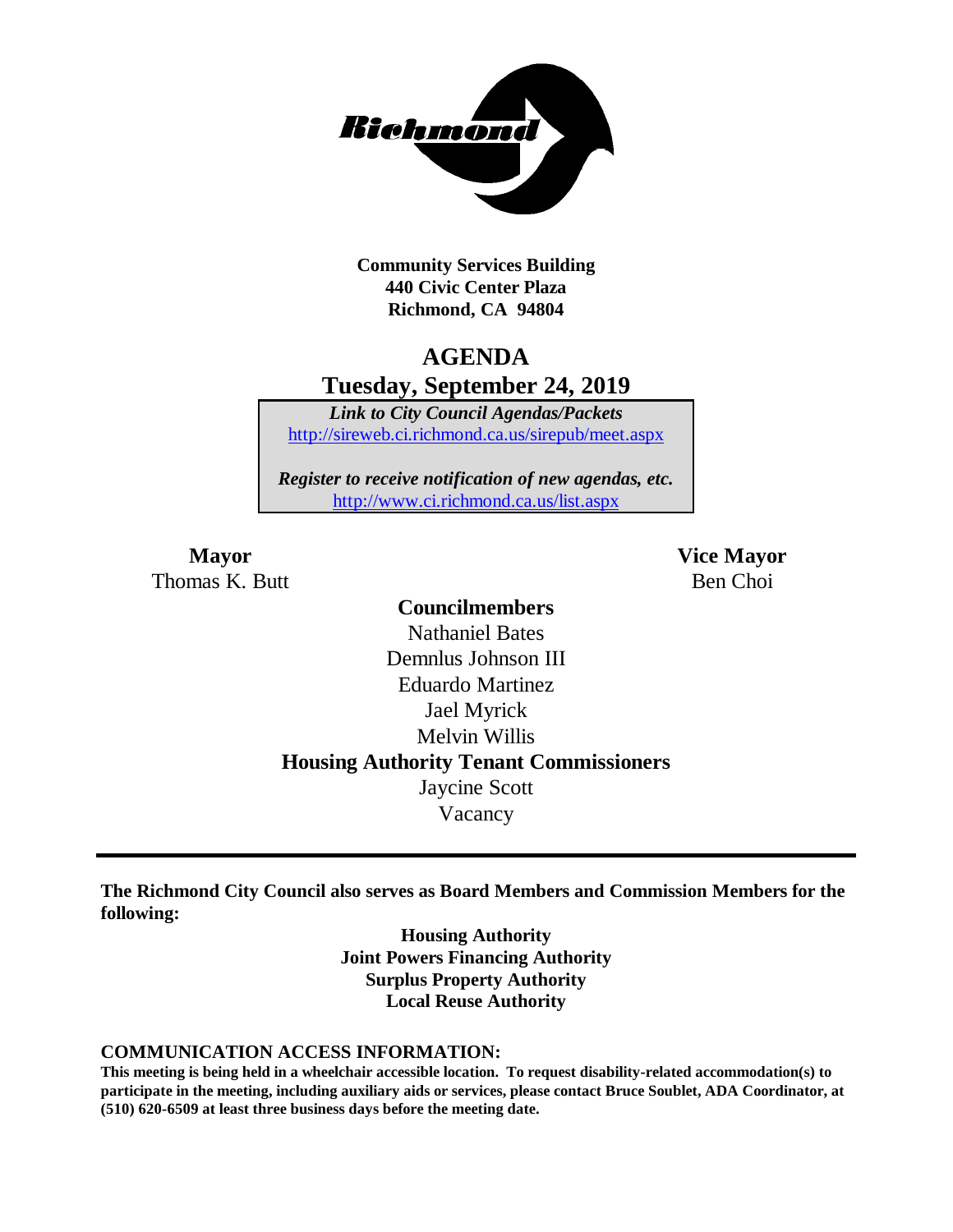# **MEETING PROCEDURES**

The City of Richmond encourages community participation at its City Council meetings and has established procedures that are intended to accommodate public input in a timely and time-sensitive way. As a courtesy to all members of the public who wish to participate in City Council meetings, please observe the following procedures:

**PUBLIC COMMENT ON AGENDA ITEMS:** Anyone who desires to address the City Council on items appearing on the agenda must complete and file a pink speaker's card with the City Clerk **prior** to the City Council's consideration of the item. Once the City Clerk has announced the item, no person shall be permitted to speak on the item other than those persons who have submitted their names to the City Clerk. Your name will be called when the item is announced for discussion. **Each speaker will be allowed up to TWO (2) MINUTES to address the City Council on NON-PUBLIC HEARING items listed on the agenda. Speakers are allowed up to THREE (3) minutes on PUBLIC HEARING items.**

**OPEN FORUM FOR PUBLIC COMMENT:** Individuals who would like to address the City Council on matters not listed on the agenda or on items remaining on the consent calendar may do so under Open Forum. All speakers must complete and file a pink speaker's card with the City Clerk **prior** to the commencement of Open Forum. The amount of time allotted to individual speakers shall be determined based on the number of persons requesting to speak during this item. **The time allocation for each speaker will be as follows:** 15 or fewer speakers, a maximum of 2 minutes; 16 to 24 speakers, a maximum of 1 and one-half minutes; and 25 or more speakers, a maximum of 1 minute.

#### **SPEAKERS ARE REQUESTED TO OCCUPY THE RESERVED SEATS IN THE FRONT ROW BEHIND THE SPEAKER'S PODIUM AS THEIR NAME IS ANNOUNCED BY THE CITY CLERK.**

**CONSENT CALENDAR:** Consent Calendar items are considered routine and will be enacted, approved or adopted by one motion unless a request for removal for discussion or explanation is received from the audience or the City Council. A member of the audience requesting to remove an item from the consent calendar that is sponsored by City staff must first complete a speaker's card and discuss the item with a City staff person who has knowledge of the subject material **prior** to filing the card with the City Clerk and **prior** to the City Council's consideration of Agenda Review. Councilmembers who request to remove an item from the consent calendar must do so during Agenda Review. An item removed from the Consent Calendar may be placed anywhere on the agenda following the City Council's agenda review.

**CONDUCT AT MEETINGS:** Richmond City Council meetings are limited public forums during which the City strives to provide an open, safe atmosphere and promote robust public debate. Members of the public, however, must comply with state law, as well as the City's laws and procedures and may not actually disrupt the orderly conduct of these meetings. The public, for example, may not shout or use amplifying devices, must submit comment cards and speak during their allotted time, may not create a physical disturbance, may not speak on matters unrelated to issues within the jurisdiction of the City Council or the agenda item at hand, and may not cause immediate threats to public safety.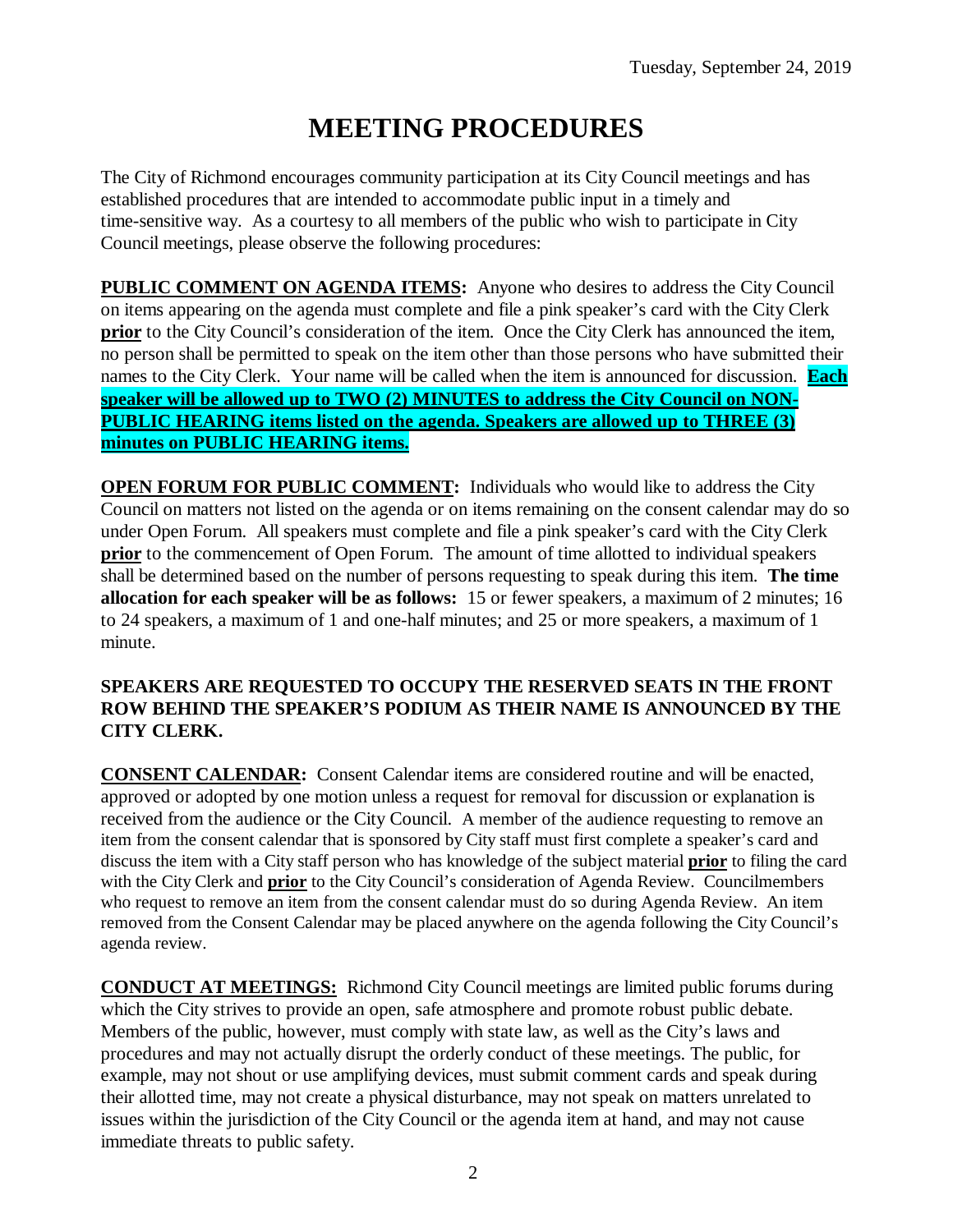**CITY HARASSMENT POLICY:** The City invites public comment and critique about its operations, including comment about the performance of its public officials and employees, at the public meetings of the City Council and boards and commissions. However, discriminatory or harassing comments about or in the presence of City employees, even comments by third parties, may create a hostile work environment, if severe or pervasive. The City prohibits harassment against an applicant, employee, or contractor on the basis of race, religious creed, color, national origin, ancestry, physical disability, medical condition, mental disability, marital status, sex (including pregnancy, childbirth, and related medical conditions), sexual orientation, gender identity, age or veteran status, or any other characteristic protected by federal, state or local law. In order to acknowledge the public's right to comment on City operations at public meetings, which could include comments that violate the City's harassment policy if such comments do not cause an actual disruption under the Council Rules and Procedures, while taking reasonable steps to protect City employees from discrimination and harassment, City Boards and Commissions shall adhere to the following procedures. If any person makes a harassing remark at a public meeting that violates the above City policy prohibiting harassment, the presiding officer of the meeting may, at the conclusion of the speaker's remarks and allotted time: (a) remind the public that the City's Policy Regarding Harassment of its Employees is contained in the written posted agenda; and (b) state that comments in violation of City policy are not condoned by the City and will play no role in City decisions. If any person makes a harassing remark at a public meeting that violates the above City policy, any City employee in the room who is offended by remarks violating the City's policy is excused from attendance at the meeting. No City employee is compelled to remain in attendance where it appears likely that speakers will make further harassing comments. If an employee leaves a City meeting for this reason, the presiding officer may send a designee to notify any offended employee who has left the meeting when those comments are likely concluded so that the employee may return to the meeting. The presiding officer may remind an employee or any council or board or commission member that he or she may leave the meeting if a remark violating the City's harassment policy is made. These procedures supplement the Council Rules and Procedures relating to disruption of orderly conduct at Council meetings.

Any law enforcement officer on duty or whose service is commanded by the presiding officer shall be Sergeant-at-Arms of the Council meetings. He/she, or they, shall carry out all orders and instructions given by the presiding officer for the purpose of maintaining order and decorum at the Council meetings (City Council Rules of Procedure and Order Section III F, RMC Section 2.12.030).

**\*\*\*\*\*\*\*\*\*\*\*\*\*\*\*\*\*\*\*\*\*\*\*\*\*\*\*\*\*\*\*\*\*\*\*\*\*\*\*\*\*\*\*\*\*\*\*\*\*\*\*\*\*\*\*\*\*\***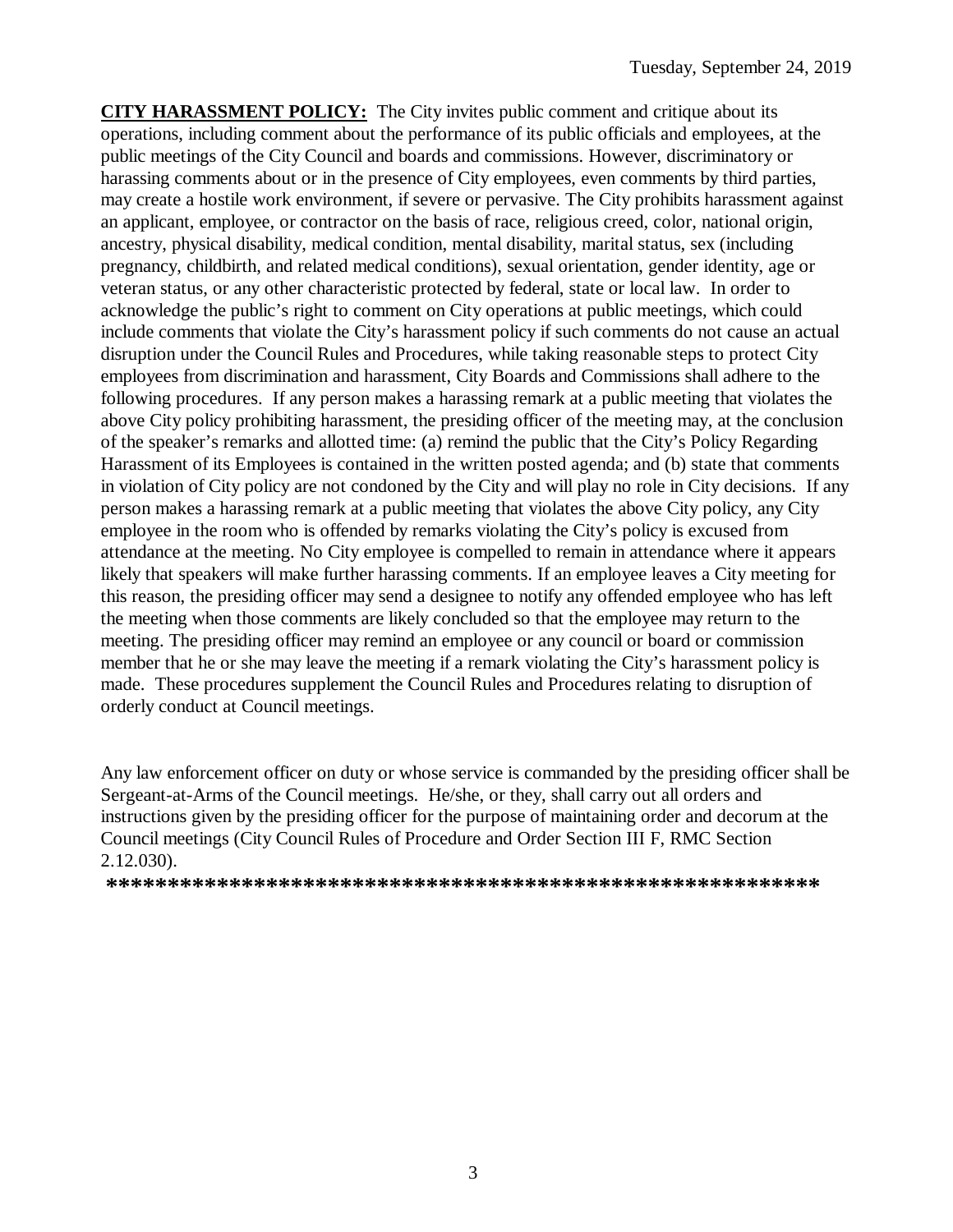## **OPEN SESSION TO HEAR PUBLIC COMMENT BEFORE CLOSED SESSION**

5:30 p.m.

### **A. ROLL CALL**

#### **B. PUBLIC COMMENT BEFORE CLOSED SESSION**

#### **C. ADJOURN TO CLOSED SESSION**

### **CLOSED SESSION**

Shimada Room of the Community Services Building

#### **A. CITY COUNCIL**

**A-1.** PUBLIC EMPLOYEE PERFORMANCE EVALUATION (Government Code Section 54957):

Title: City Manager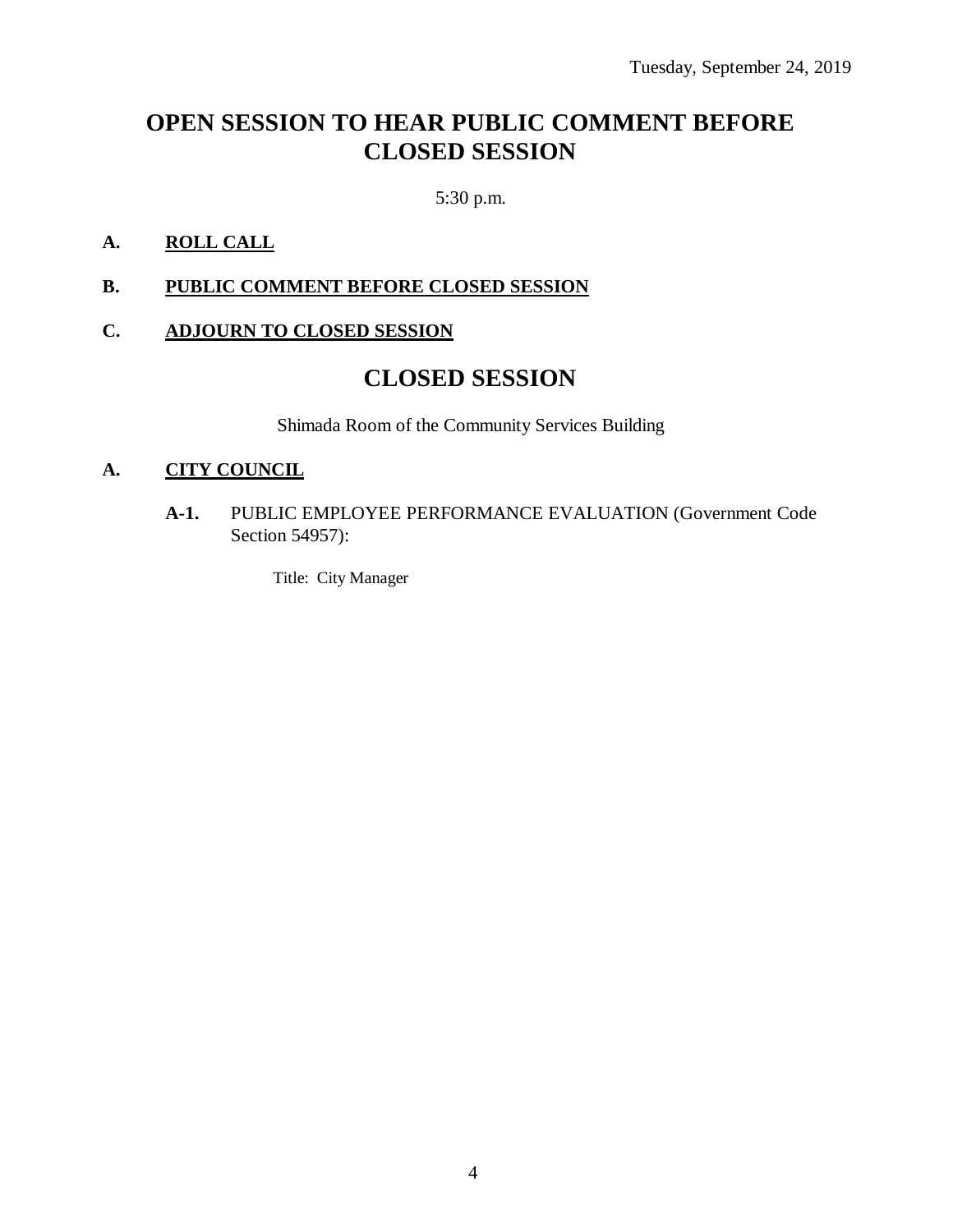### **REGULAR MEETING OF THE RICHMOND CITY COUNCIL**

6:30 p.m.

#### **A. PLEDGE TO THE FLAG**

- **B. ROLL CALL**
- **C. STATEMENT OF CONFLICT OF INTEREST**

#### **D. AGENDA REVIEW**

#### **E. PRESENTATIONS, PROCLAMATIONS, AND COMMENDATIONS**

- **E-1.** PROCLAMATION recognizing the second week of October as Code Enforcement Appreciation Week - Councilmembers Eduardo Martinez (620- 6593) and Demnlus Johnson III (620-6568).
- **E-2.** PROCLAMATION declaring October 2, 2019, as California Clean Air Day in the City of Richmond - Office of the Mayor (Mayor Tom Butt 620-6503).
- **E-3.** PROCLAMATION declaring October 16, 2019, as Food Day in the City of Richmond - Office of the Mayor (Mayor Tom Butt 620-6503).
- **E-4.** PROCLAMATION declaring October 2019 as Domestic Violence Awareness Month in the City of Richmond - Office of the Mayor (Mayor Tom Butt 620- 6503).
- **E-5.** PROCLAMATION celebrating the success of the 5th Annual Soulful Softball Sunday and recognizing the organizers for creating such an amazing event that provides a source of community, encourages healthy living, and connects Richmond residents - Councilmember Jael Myrick (620-6636) and Mayor Tom Butt (620-6503.
- **E-6.** ANNOUNCE recent resignation from City of Richmond boards, commissions, and committees; and ANNOUNCE vacancies as of September 24, 2019, and ask that interested individuals send applications to the City Clerk - Office of the Mayor (Mayor Tom Butt 620-6503).

#### **F. REPORT FROM THE CITY ATTORNEY OF FINAL DECISIONS MADE DURING CLOSED SESSION**

### **G. REPORT FROM THE CITY MANAGER**

#### **H. OPEN FORUM FOR PUBLIC COMMENT**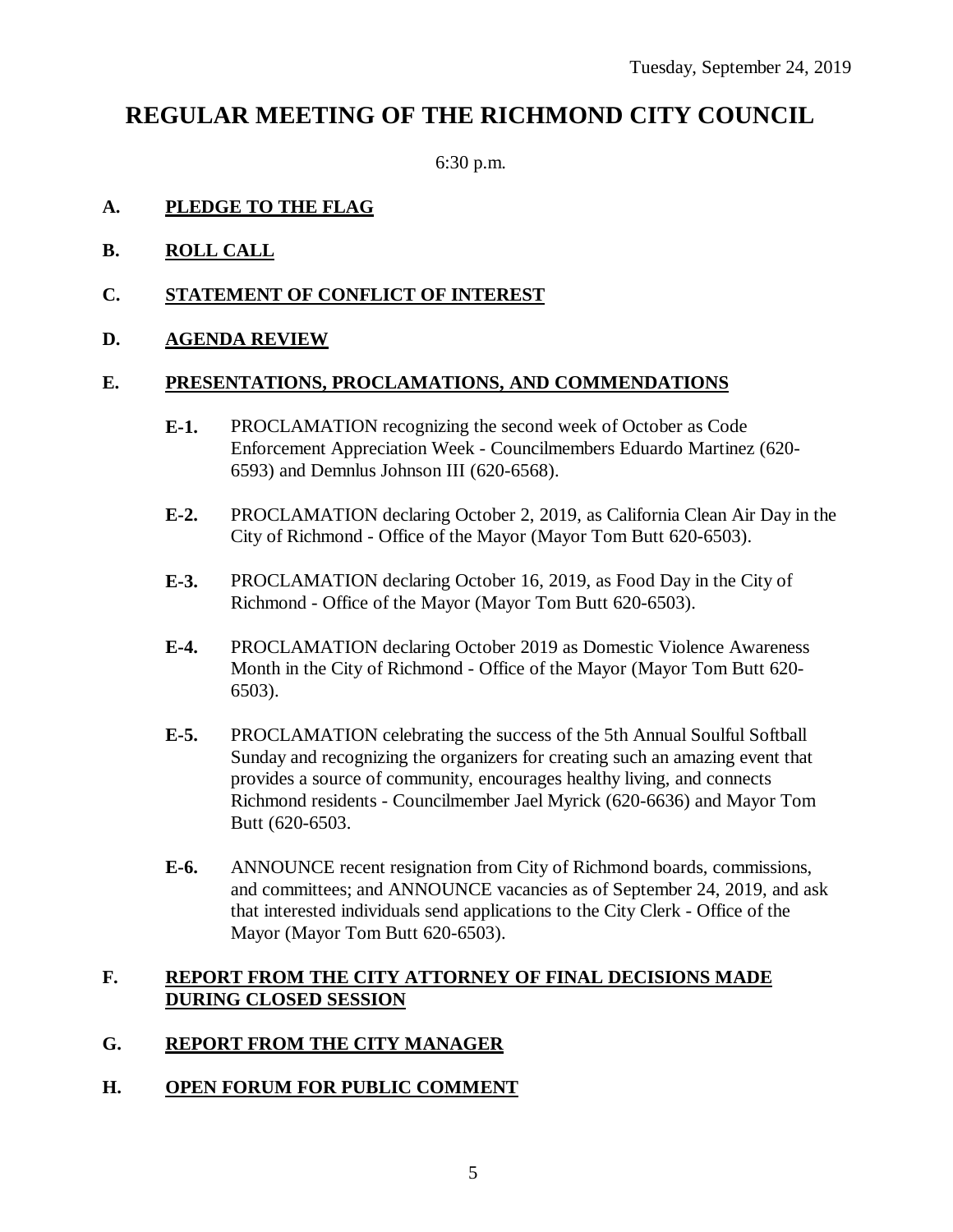#### **I. CITY COUNCIL CONSENT CALENDAR**

- **I-1.** PROCLAMATION honoring Ms. Joan Carpenter for 21 years of service to the cities and residents of Contra Costa County and acknowledging her retirement - Mayor Tom Butt (620-6503) and Vice Mayor Ben Choi (620-6565).
- **I-2.** ADOPT a resolution renewing standing orders/outline agreements for emergency technology related goods and services from various vendors in an amount not to exceed \$500,000 per year per vendor for Fiscal Years 2019-2020 through 2023- 2024 - Information Technology Department (Sue Hartman 620-6784).
- **I-3.** APPROVE the purchase of emergency replacement network equipment from SSP DATA in an amount not to exceed \$246,709.65 - Information Technology Department (Sue Hartman 620-6874).
- **I-4.** ACCEPT and APPROPRIATE grant award from the East Bay Community Foundation for the Office of Neighborhood Safety (ONS) in the amount of \$30,000 to provide general and emergency support services for ONS Fellowship participants - Office of Neighborhood Safety (Sam Vaughn 620-5422).
- **I-5.** ACCEPT and APPROPRIATE the grant award from The California Endowment for the Office of Neighborhood Safety (ONS) in the amount of \$25,000 for general and emergency support services for ONS participants supported by street outreach work - Office of Neighborhood Safety (Sam Vaughn 620-5422).
- **I-6.** ACCEPT and APPROPRIATE the grant award from Kaiser Permanente's Northern California Community Benefit Program in the amount of \$30,000 to provide support for the ONS Operation Peacemaker Fellowship Program - Office of Neighborhood Safety (Sam Vaughn 620-5422).
- **I-7.** APPROVE a contract with Pinnacle Training Systems for health and wellness services for law enforcement personnel in an amount not to exceed \$162,000 (\$54,000 per year) from October 1, 2019, to September 30, 2022, with an option to extend an additional two years - Police Department (Interim Chief Bisa French 621-1802).
- **I-8.** ADOPT an ordinance (second reading) to establish wages, salaries, and compensation for the new Communications Dispatcher II (Per- Diem) classification (Salary Range No. 410C \$31.37 - \$37.22/hour) - Human Resources Management Department (Lisa Stephenson/Donna Newton 620-6600).
- **I-9.** APPROVE the minutes of the September 10, 2019, Regular City Council meeting - City Clerk's Office (Pamela Christian 620-6513).